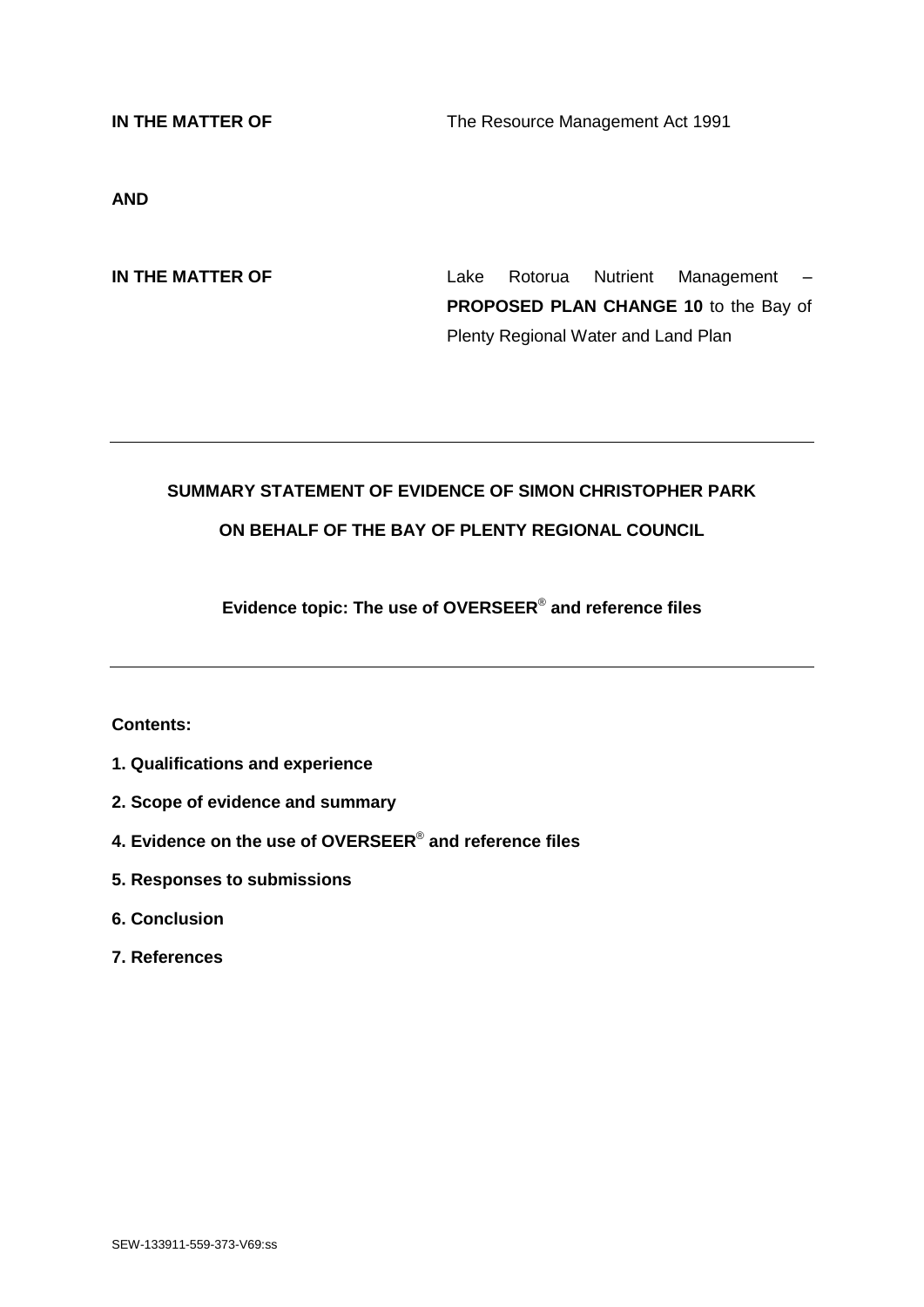#### **Qualifications and experience**

- 1. My full name is **SIMON CHRISTOPHER PARK** and I am a director of Landconnect Ltd (formerly 'Headway Ltd'). I am contracted by Bay of Plenty Regional Council to provide advice on nutrient management issues within the Rotorua Te Arawa Lakes Programme. This is a contract that I have held in various permutations since 2006.
- 2. My field of expertise is the application of nutrient management knowledge within a RMA planning framework. As a contractor to the Regional Council, I have worked in several roles within the Lakes Programme, including: (i) a support role for the Lake Rotorua Primary Producers Collective; (ii) Secretariat to the Stakeholder Advisory Group (StAG); (iii) policy and technical advice on the use of the OVERSEER<sup>®</sup> within both the operative 'Rule 11' and the proposed PC10.
- 3. I have had the benefit of working with Rotorua farmers, agricultural advisors, scientists and Council staff over the past 10 years. I am therefore familiar with farm nutrient loss issues in the Lake Rotorua catchment, particularly in relation to the use of OVERSEER.
- 4. My background, experience and qualifications are set out in the full version of my evidence in chief, which I confirm but do not repeat in this summary. Likewise, I confirm my compliance with the Expert Witness code of conduct as set out in full there. I am authorised to provide this evidence by the Regional Council.

## **Scope of Evidence and Summary**

- 5. My evidence addresses whether OVERSEER is 'fit for purpose' in the regulatory context of PC10, including the reference file method. I also provided input in response to OVERSEER and reference file issues raised in submissions.
- 6. In my opinion, OVERSEER is used appropriately within PC10 in two related ways: (i) to help quantify allowable nitrogen loss at the property level, and; (ii) within rules that require compliance with those property nitrogen limits.
- 7. This appropriate regulatory use of OVERSEER is based on both the robustness of the model and the methods adopted within PC10 to address the model's inherent limitations. It is therefore appropriate to retain the notified PC10 provisions related to OVERSEER but with some modification to the reference file method, as described in the evidence of Mr MacCormick and Mr Matheson.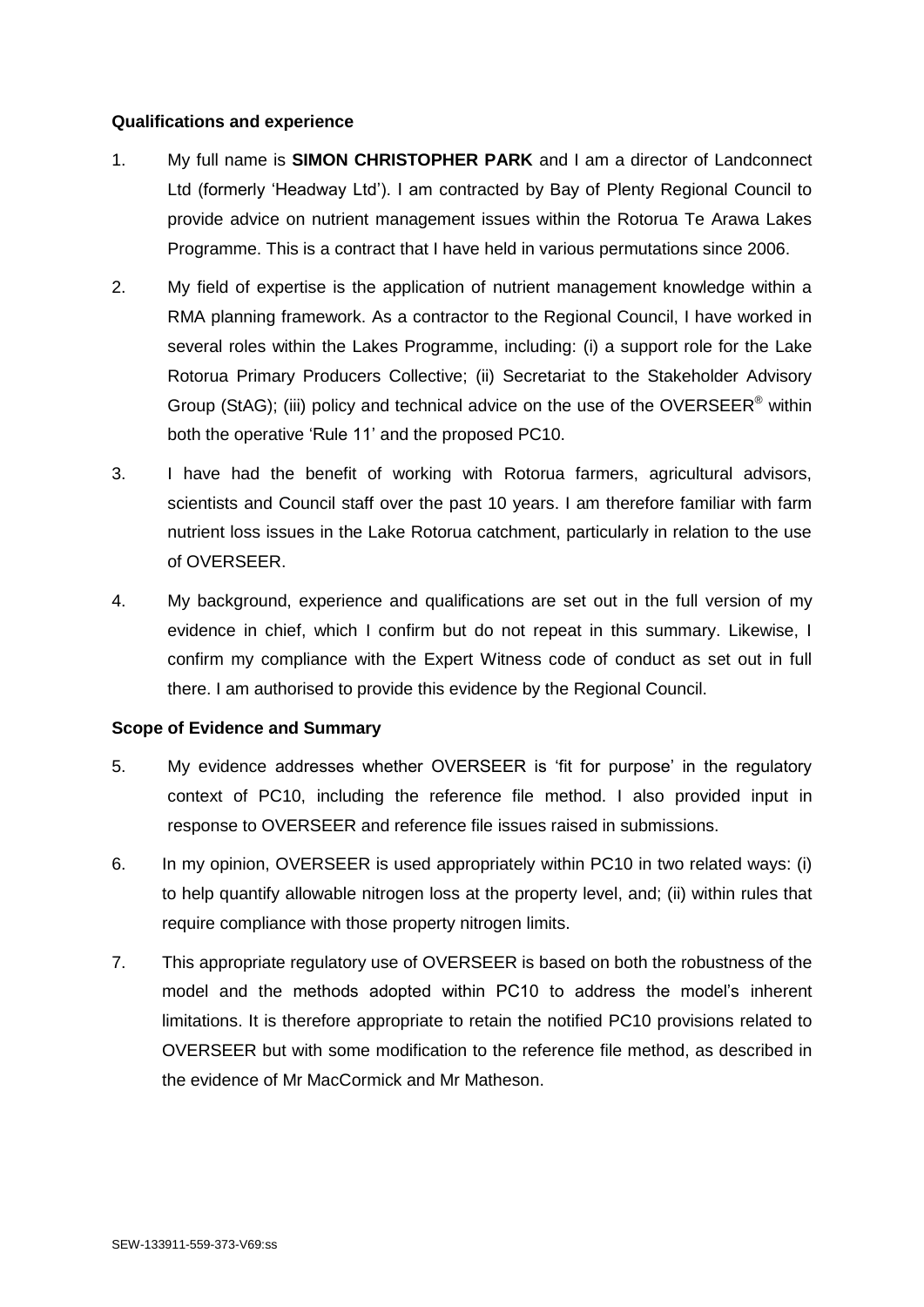#### **The use of OVERSEER in regulation**

- 8. OVERSEER was first developed over 20 years ago as a decision support tool to aid fertiliser decisions on New Zealand pastoral farms. OVERSEER has evolved to cover a wide range of land uses and to estimate nutrient losses from farms. The technical basis of the model is explained in AgResearch's plain English [Technical Description](http://overseer.org.nz/files/download/1d8121b05b8b934) (Watkins and Selbie, 2015). Since the mid-2000s, several regional councils found OVERSEER a useful tool to help manage diffuse nutrients within a regulatory framework. This growing regulatory use is described by Arbuckle (2015).
- 9. PC10 uses OVERSEER to estimate property N loss rate in both a predictive mode (using assumed future inputs) and a monitoring mode (using actual farm inputs). OVERSEER informs (i) catchment N load modelling; (ii) the Integrated Framework and N allocation (iii) Nitrogen Management Plans (NMPs).
- 10. Regional plan uses of OVERSEER are covered in Freeman et al. (2016) by identifying ways that OVERSEER can be used effectively in regulation whilst managing its limitations. In my opinion, PC10 is wholly consistent with the Freeman et al. (2016) national guidance on the appropriate use of OVERSEER in regulation.
- 11. Many submitters raise concerns about OVERSEER and the reference file method, broadly summarised as follows:
	- (a) OVERSEER was not designed for regulation, particularly to set quantitative limits, and should only be used for guidance i.e. as a decision support tool
	- (b) OVERSEER is not accurate and/or not calibrated for Rotorua conditions
	- (c) Regular version changes make OVERSEER unreliable
	- (d) Property N limits based on OVERSEER are not enforceable
	- (e) Not all farm systems and/or mitigations are covered by OVERSEER
	- (f) The reference file method is too complex, too focused on Council data management and flawed in being linked to a single OVERSEER version (6.2.0).
- 12. I addressed these submitter concerns in my evidence in chief, and more briefly below.

## **The need for quantitative assessment of N losses**

13. PC10 requires a tool capable of setting and monitoring quantitative N limits at the property scale because both the RPS and the 'Integrated Framework' are explicitly quantitative i.e. the RPS sets a sustainable annual nitrogen load of 435 tonnes and the aggregate reductions needed are from a steady state load of 755 tonnes. The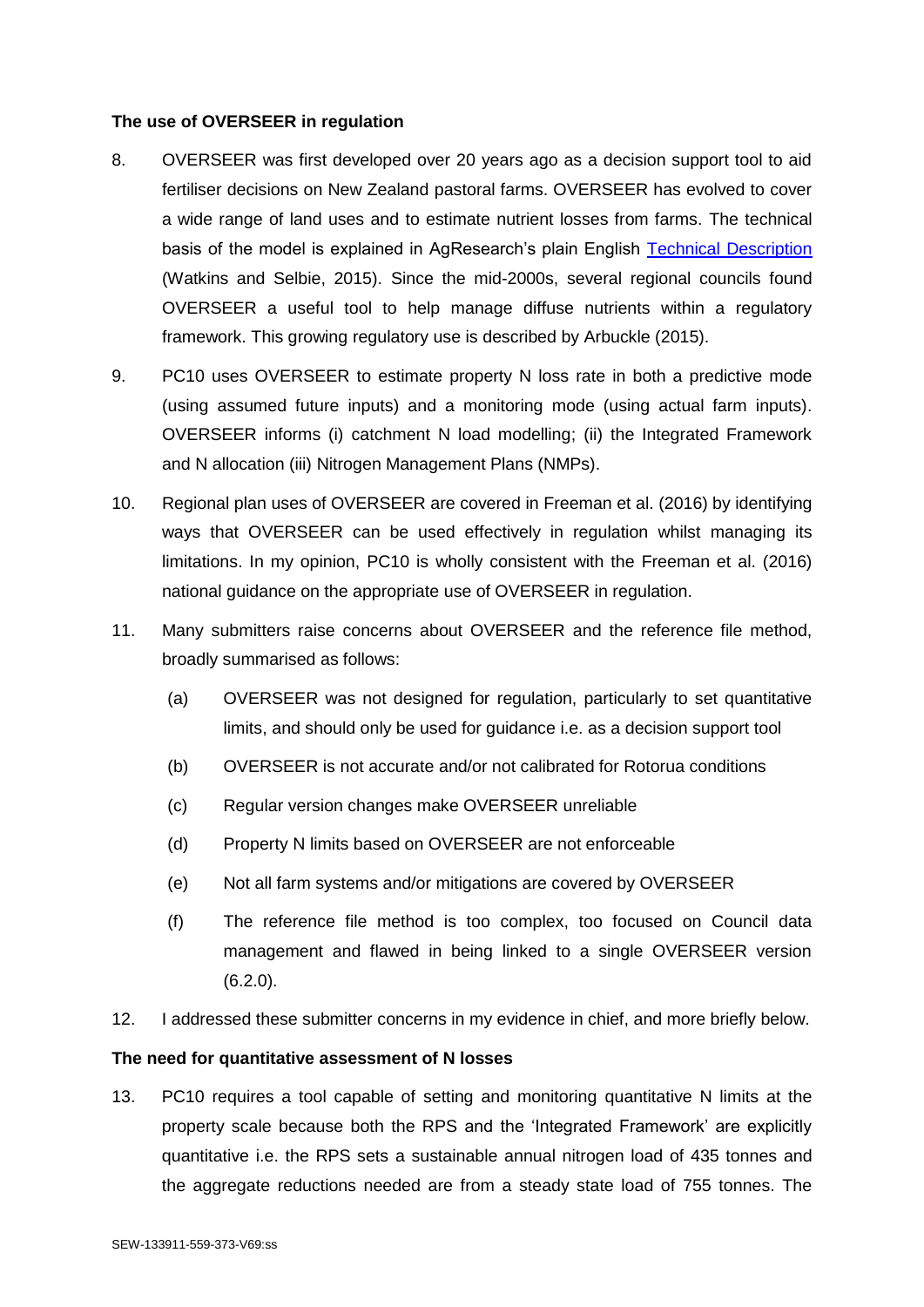rules-based reduction in rural land N losses is approximately 27%, with additional reductions under the incentives and gorse schemes. The RPS anticipates the use of rules to achieve the sustainable N load and such rules apply at the property level.

- 14. Most land in the Lake Rotorua groundwater catchment already has a property-based OVERSEER-derived quantitative nutrient benchmark (N and P) under the operative 'Rule 11' of the Regional Water and Land Plan. The N allocation method adopted in PC10 uses Rule 11 benchmarks to set new quantitative limits.
- 15. Several other regional councils have successfully incorporated OVERSEER into their regional plan regulations, albeit using a variety of methods. These methods are canvassed in a [2015 'Stocktake' report](http://overseer.org.nz/files/download/254238e8c9aa21d) (Arbuckle, 2015). Arbuckle also notes that the regulatory use of OVERSEER has been unsuccessfully challenged at council Hearings, the Environment Court and the High Court.

## **OVERSEER's use as a decision support tool**

16. OVERSEER can be used both as a regulatory and decision support tool, even though the latter use was the original basis for its development. These dual uses are complimentary rather than mutually exclusive, particularly when the different purposes are explicitly recognised. This dual use approach is supported by Freeman et al. (2016).

#### **Using the most recent version of OVERSEER**

- 17. The rationale for OVERSEER biannual version updates is to improve the user interface, fix bugs and incorporate new science, land uses and mitigations. As explained by Freeman et al. (2016, section 6.2): *'Version changes that result in changes in estimates of nutrient loss should be considered as moving towards a closer approximation of what the actual losses are likely to be i.e. reducing the uncertainty associated with nutrient loss estimates.'* My 2014 report (Park, 2014) and Freeman et al (2016) recommend always using the most recent version of OVERSEER.
- 18. PC10 (as notified) takes a hybrid approach to specifying the OVERSEER version:
	- (a) The latest OVERSEER version will always be used by landowners and BOPRC to check compliance against N limits after the latter have been adjusted via the reference file method. This enables a 'like with like' comparison between a property's current OVERSEER file N output and the property's N limit.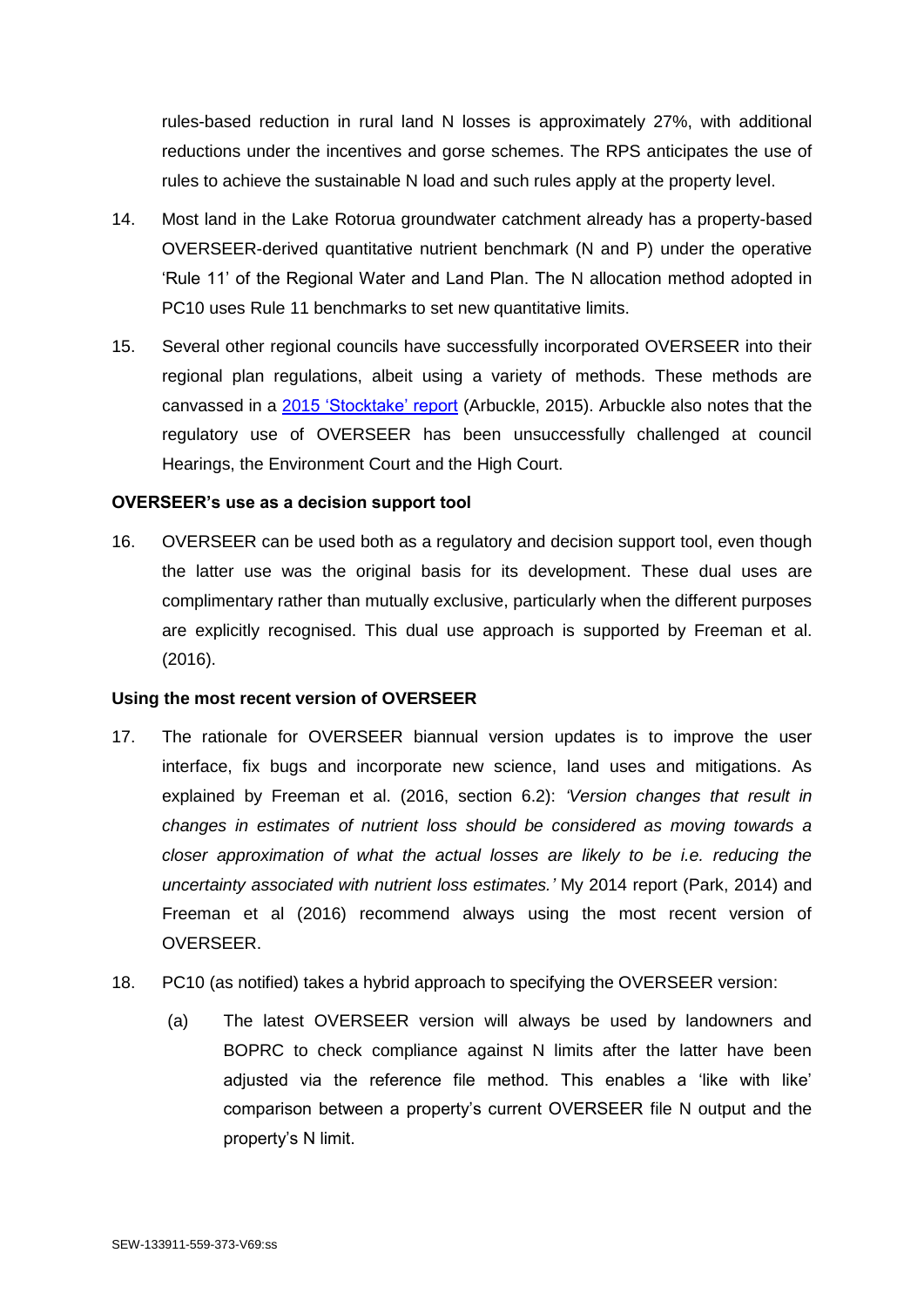- (b) OVERSEER version 6.2.0 is used once to determine N allocation limits which are then expressed as percentages of the N loss derived from the relevant sector OVERSEER reference file. As new OVERSEER versions are released, the N limits move in proportion to any shifts in the sector reference file N loss. The rationale is that the proportionality of the initial N allocation is sound and should therefore be maintained into the future.
- 19. There are several alternative ways to address the challenge of ongoing OVERSEER version updates, including:
	- (a) Ignore version changes by using a specific OVERSEER<sup>®</sup> version indefinitely, with compliance against fixed NDA levels.
	- (b) Use a specific OVERSEER<sup>®</sup> version for a finite period, then formally update the specified version and recalculate NDAs via a plan change process.
	- (c) Do not specify any version, but rely on OVERSEER®-based actions being incorporated into the Nitrogen Management Plan which is subject to compliance monitoring.
	- (d) Always use the latest version of OVERSEER<sup>®</sup> and allow some informal compliance flexibility against fixed NDA levels.
- 20. The above alternatives either limit access to improving science or do not provide sufficient certainty for landowners and Council, compared to the reference file method.

## **PC10 reference to OVERSEER version 5.4 values**

21. PC10 briefly refers to version 5.4 of OVERSEER when describing overall catchment N loads based on the 2011 ROTAN model, reflecting that version 5.4 was current in 2011. It is also noted that there predicted N loss from pastoral systems has approximately doubled between versions 5.4 and 6.2.3. In the real world, actual N leaching rates, attenuation and load to the lake will not change due to a model version update. In the PC10 context, the overall % N reduction effort needed from farmers is also unchanged, although there will be some redistribution of that reduction effort with version updates.

## **Uncertainty in OVERSEER and methods to reduce it**

22. It is not feasible to directly measure N losses and hence it is necessary to use a model such as OVERSEER. Shepherd et al (2013) canvassed OVERSEER uncertainty and methods to reduce it, including: (i) additional calibration datasets that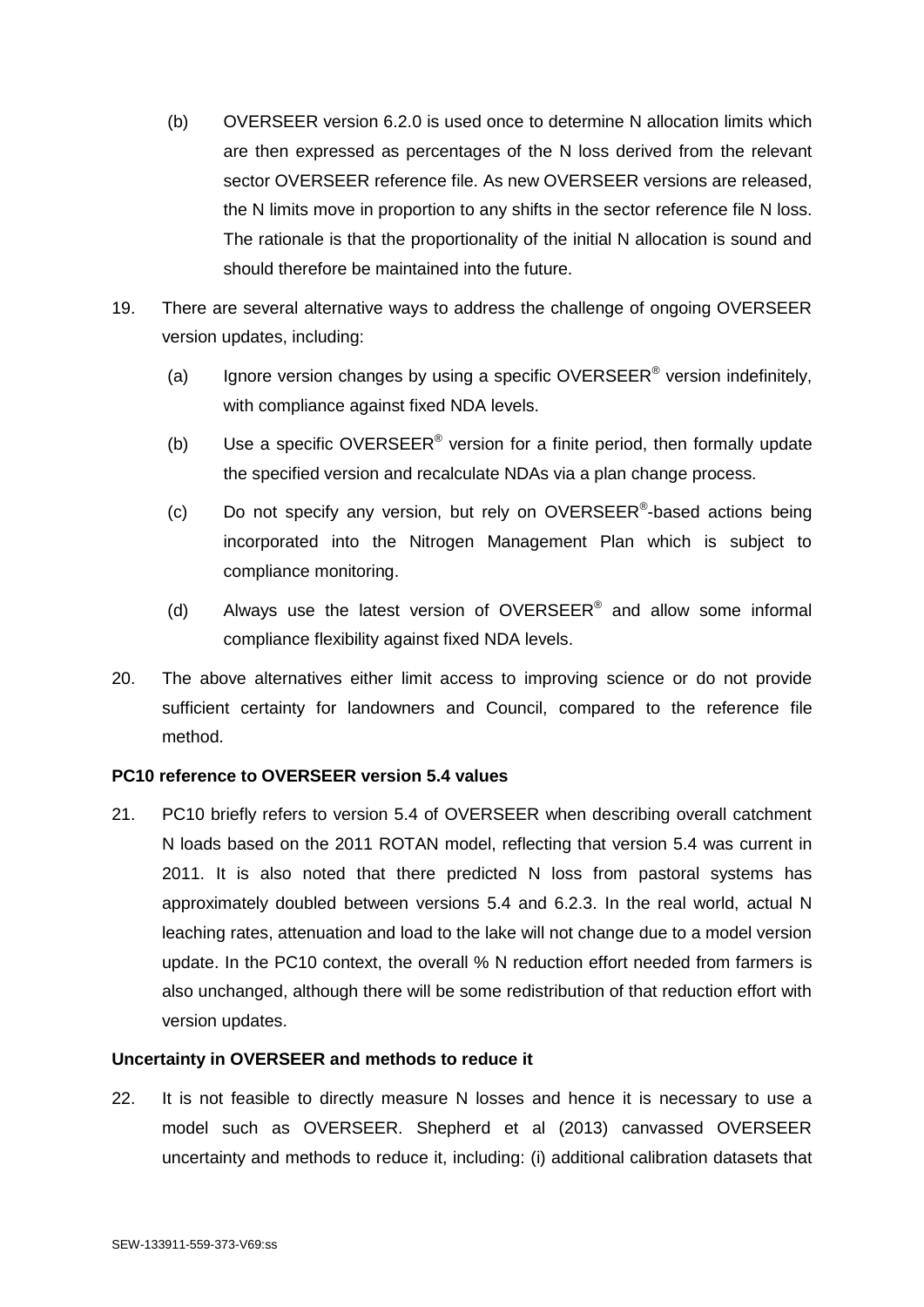extend beyond the biophysical parameters of the current datasets, and (ii) data input protocols.

- 23. The field trials used to calibrate OVERSEER were located on sites with typical annual rainfall of 800-1200 mm, whereas the Rotorua catchment rainfall range is 1300-2500 mm. OVERSEER can predict nitrogen loss outside its calibration range by applying science principles, particularly around N cycling, soil properties, hydrology and climate.
- 24. AgResearch reviewed available N leaching data from recent SFF projects in the Lake Rotorua catchment and compared it with OVERSEER N loss predictions. While both sites had below average rainfall for the catchment, AgResearch stated that:

*'The analysis of these two trials showed that the comparison between measured vs. modelled N leaching values are reasonable when drainage values are aligned and the relativity of treatment effects (DCD, restricted grazing, reduced fertiliser) was of the right order'* (Watkins and Selbie, 2015).

- 25. Council initiated OVERSEER trials in April 2016 on two Rotorua dairy farms (pumice and podzol soils) with average annual rainfall of at least 2000 mm. The trials will run for three years and are being managed by AgResearch with funding from Council, DairyNZ and AgResearch. Trial results will enable calibration (or validation) of OVERSEER.
- 26. Method LR M2 provides for science and policy reviews every five years. Such reviews will be able to consider any OVERSEER improvements and changes in its calibration.
- 27. Different expert OVERSEER users can get different N loss rates for the same farm/year. This issue has been partly addressed by the Best Practice Data Input Standards (BPDIS, OVERSEER Ltd, 2016) which were introduced in 2013 and are updated with each OVERSEER version release. Given the importance of input consistency in the regulated Lake Rotorua catchment, Council developed a complementary suite of data input protocols that further limit user discretion and so minimise potential discrepancies between expert OVERSEER users.
- 28. Council seeks to further minimise potential discrepancies in OVERSEER N outputs by requiring that NMPs and OVERSEER nutrient budgets are prepared by a 'Suitably qualified and experienced person', approved by the Chief Executive (or delegate) of Council. Council staff also audit NMPs and accompanying OVERSEER files submitted by landowners and their advisors.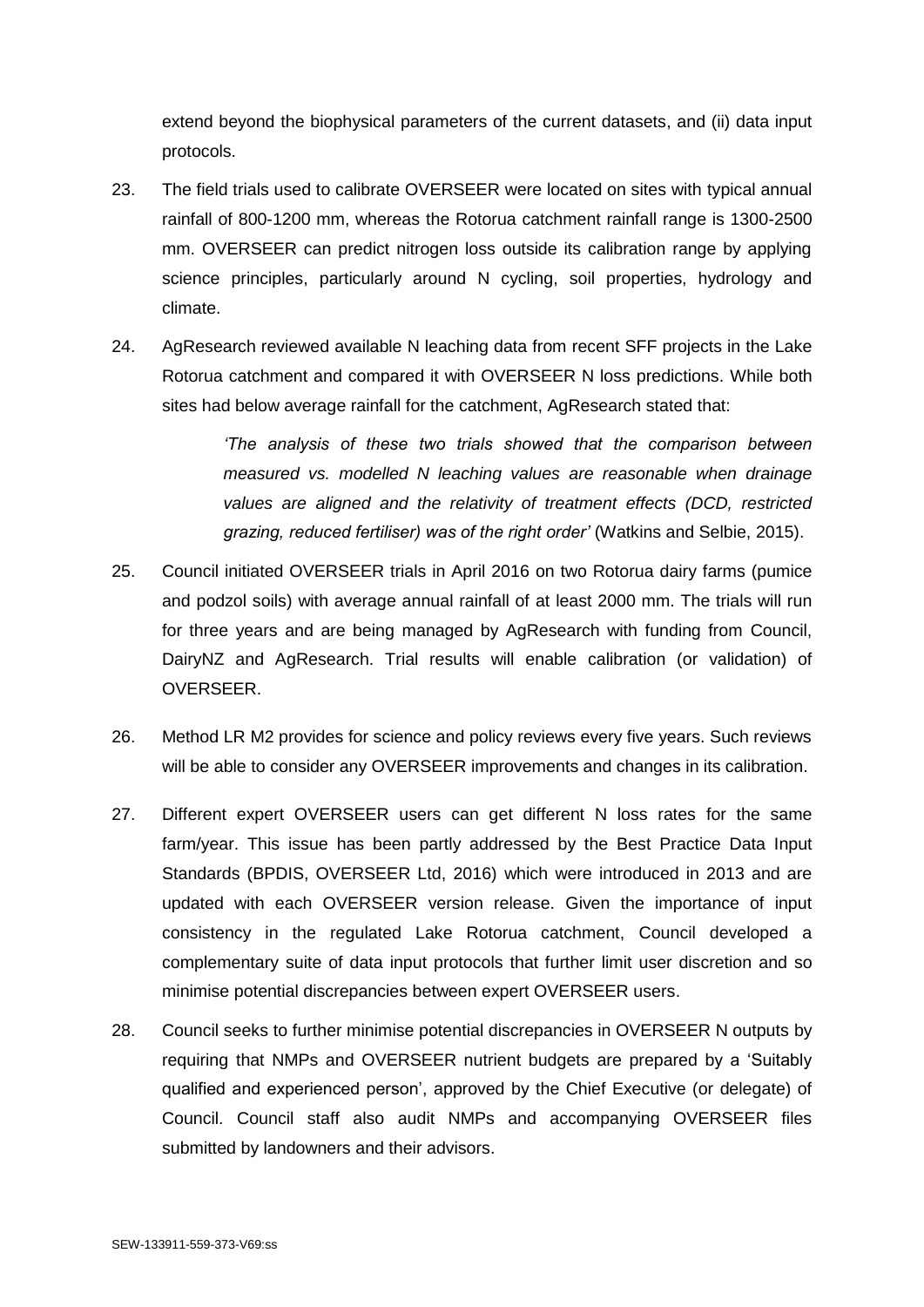29. OVERSEER uncertainty is further reduced in PC10 through the consistent use of several biophysical input parameters. Even if OVERSEER is not accurately modelling the impact of these biophysical parameters, this 'inaccuracy' will largely cancel itself out when comparing different management scenarios on the same farm or on biophysically similar farms. These 'fixed' biophysical input parameters include soil type (based on Landcare's S-map) and slope (based on Council's GIS).

#### **Compliance with OVERSEER N limits and NMPs**

30. There is no case law on enforcement against OVERSEER N limits imposed through regional plans and resource consents. It may be difficult to prove an adverse effect given the uncertainty in OVERSEER predictions of that effect. This concern is amplified by when version changes can result in different N loss predictions with no change in farm inputs. PC10 largely addresses this compliance challenge by making NMPs the primary point of compliance (for activities requiring resource consent). While the NMP is partly based on an OVERSEER budget seeking to meet OVERSEER-derived N limits, it also comprises a set of defined actions to be implemented over a five year period. These actions and associated inputs (e.g. land use, stocking rate and fertiliser use) can be easily monitored by both the landowner and Council compliance staff.

## **Alternatives to using OVERSEER**

- 31. Consideration of alternative methods to achieve control of nitrogen losses at the property scale need to be addressed in terms of the direction set by the (RPS) and current knowledge of nitrogen losses. The potential alternatives to using OVERSEER include direct measurement, other models, mandatory good practices and input controls. These are either impractical or inflexible and or insufficiently 'effects-based'.
- 32. PC10 is not inflexible on using OVERSEER it does provide for the use of alternatives to OVERSEER via policy LR P14 and rule LR R11 for situations where a property cannot be readily modelled by OVERSEER.

## **Managing OVERSEER version changes with the reference file method**

33. The reference file method is described in Schedule LR Five. There are five reference files covering the five rural land uses that form the basis of the PC10 N allocation scheme. These land uses are drystock, dairy, plantation forestry, native forestry and house blocks. I support amendments to Schedule LR Five (as recommended in Council's s42A report) to clarify that there are five reference files in total.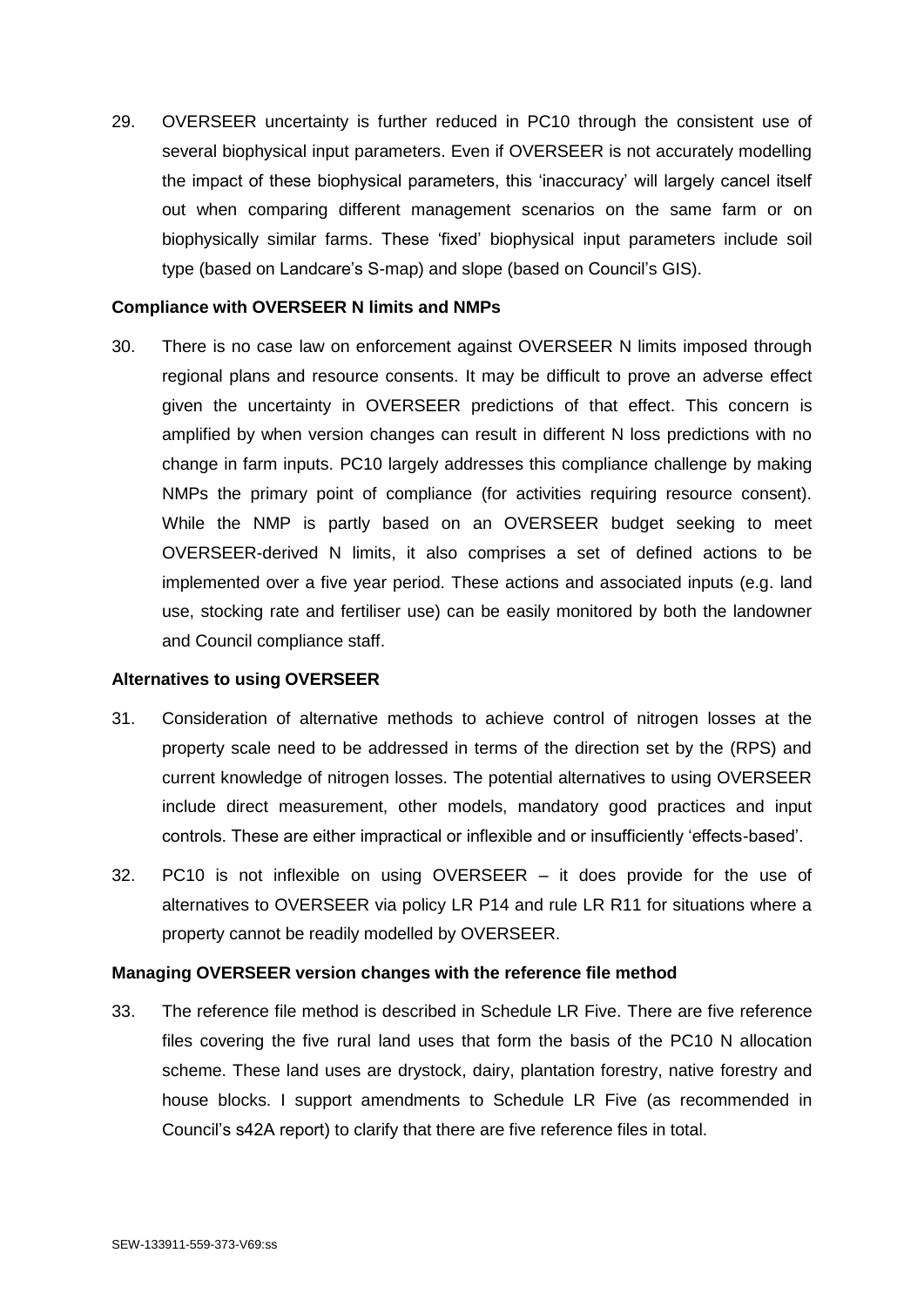- 34. The drystock and dairy reference files are described in detail in Perrin Ag Consultants report 'Methodology for creation of NDA reference files and stocking rate table Version 2' (Feb 2016, and updated report Dec 2016) and in the evidence of Mr MacCormick. The reasons for adopting the reference file method are:
	- (a) To allow the latest version of OVERSEER to be used with the 'best science', the fullest array of mitigations and model functionality, and the largest number of independent qualified expert users, all whilst;
	- (b) To maintain the relativity of the initial N allocation distribution, including the differential allocation basis for the dairy, drystock and forestry sectors, and;
	- (c) To enable a consistent, transparent, timely and cost-effective method of updating property N limits.

#### **Responses to submissions**

- 35. Several submissions raised concerns that the drystock and dairy reference files were based on 'hypothetical 2032 future' farm systems and are not representative of current practices e.g. cropping. This was discussed with several submitters on 15 September 2016, along with data analysis indicating the dairy reference file was not proportionally tracking dairy Rule 11 benchmark file N loss rates across recent OVERSEER versions. The meeting consensus was to identify the cause of the nonproportional dairy tracking and to reconfigure both dairy and drystock reference files to be representative of their respective benchmark datasets. These matters have been addressed in the evidence of Mr Matheson and Mr MacCormick and I concur with their recommendations to adopt amended reference files representative of dairy and drystock benchmark farms.
- 36. Submitters also queried the treatment of plantation forestry in Schedule Five, given OVERSEER estimates forestry N loss at a single value of 2.5 kg N/ha/yr. I concur with the recommendation by Ms Burton to replace Schedule Five's Table LR8 with a new table describing reference file parameters for plantation forestry, bush/scrub and house blocks. This amendment is particularly relevant to plantation forestry as it is likely that OVERSEER will, in the next few years, link to 'NuBalM', a forestry 'Nutrient Balance Model' being developed by Scion. This will enable forest species, site, climate and management factors to be taken into account in estimates of N loss.

#### **Conclusion**

37. In my opinion, OVERSEER is used appropriately in PC10 to set N limits and to help determine compliance against those N limits, particularly through the intermediary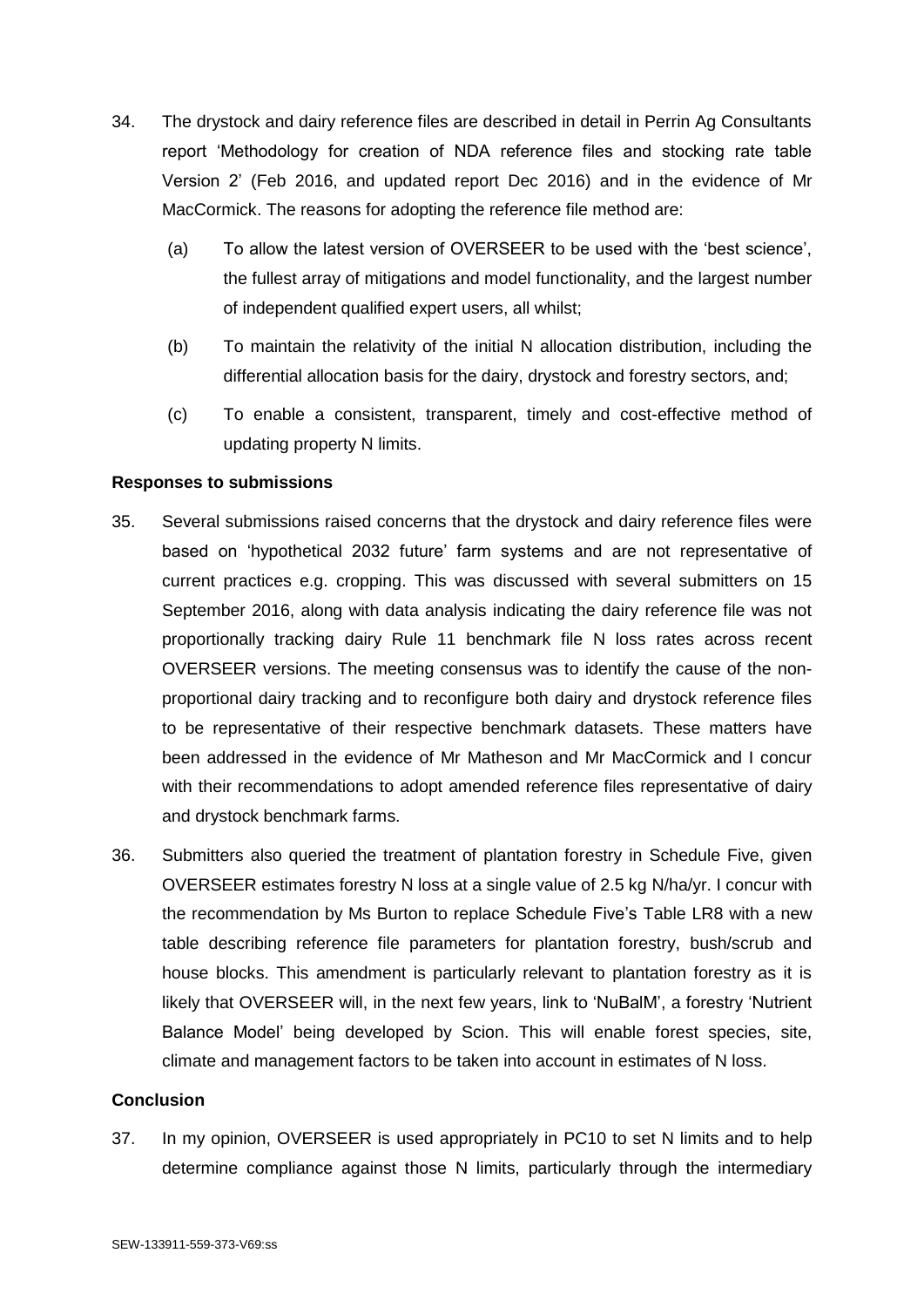mechanism of actions defined within a property NMP. It is also my opinion that the reference file method, subject to the modifications noted in my evidence (and canvassed in detail within the evidence of Mr Matheson and Mr MacCormick), will adequately manage OVERSEER version updates into the future.

# **Simon Park**

**Date**: 28 February 2017